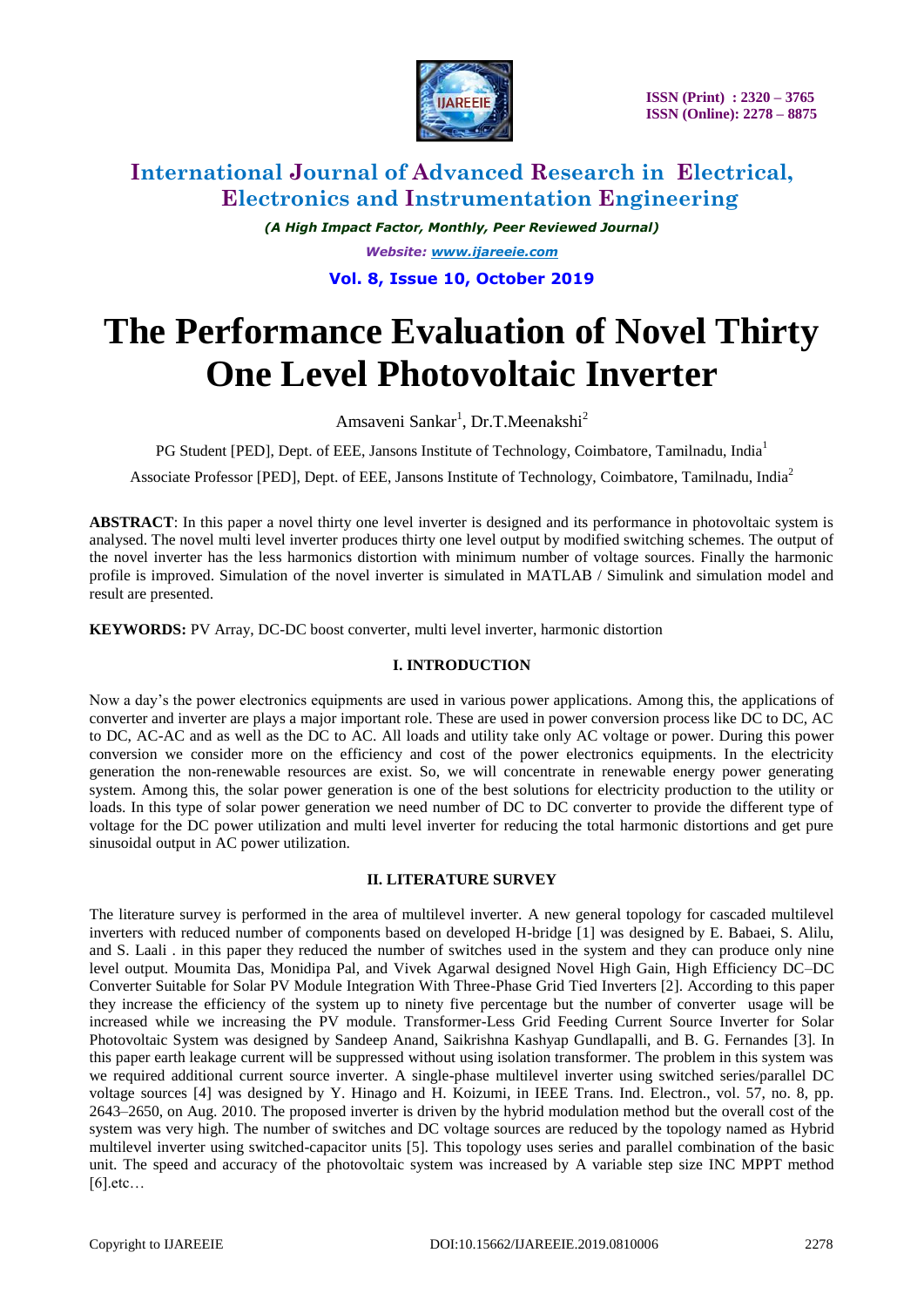

*(A High Impact Factor, Monthly, Peer Reviewed Journal)*

*Website: [www.ijareeie.com](http://www.ijareeie.com/)*

### **Vol. 8, Issue 10, October 2019**

### **III.BLOCK DAIGRAM AND WORKING**

### **A. CONVENTIONAL SYSTEM:**

The block diagram of the conventional system is given in the figure 1. It consist of five PV array, five DC-DC boost converter, stepped multilevel inverter, pulse width modulator, AC load. We used 12V photovoltaic array. Every PV array produced 12V as output. This output voltage is increased up to 20V by the dc/dc boost converter. The output of the boost converters were controlled by pulse width modulator. These boosted voltages are given as to the input of the Stepped multilevel inverter. Here, this conventional stepped MLI produces 11 level output voltage.



Figure1. Block diagram of the conventional system

The circuit diagram of the conventional inverter is shown in fig 2. In this circuit have the nine switches  $(S_1, S_2, S_3, S_4, S_5)$ and  $S_A$ ,  $S_B$ ,  $S_C$ ,  $S_D$ , five diodes  $(D_{S1}$ ,  $D_{S2}$ ,  $D_{S3}$ ,  $D_{S4}$  and  $D_{S5}$ ) and five DC voltage source namely  $V_1$ ,  $V_2$ ,  $V_3$ ,  $V_4$  and  $V_5$ . The switches  $S_1$ ,  $S_2$ ,  $S_3$ ,  $S_4$  and  $S_5$  are input switches. The switches  $S_A$ ,  $S_B$ ,  $S_C$  and  $S_D$  are output switches. In the output wave both the positive (odd) and negative (even) half cycles are produced by this output switches. The input switches are used to step up the output wave like voltage and as well as the current.



Figure2. Circuit diagram of the conventional inverter system

The output voltage wave has 11 level output only. This conventional inverter has more complexity while we built in MATLAB / Simulink. The power electronic devices which are used in this conventional system were more and it will increase the cost of overall system. The following below table switching algorithm are used to produced the 11 level output.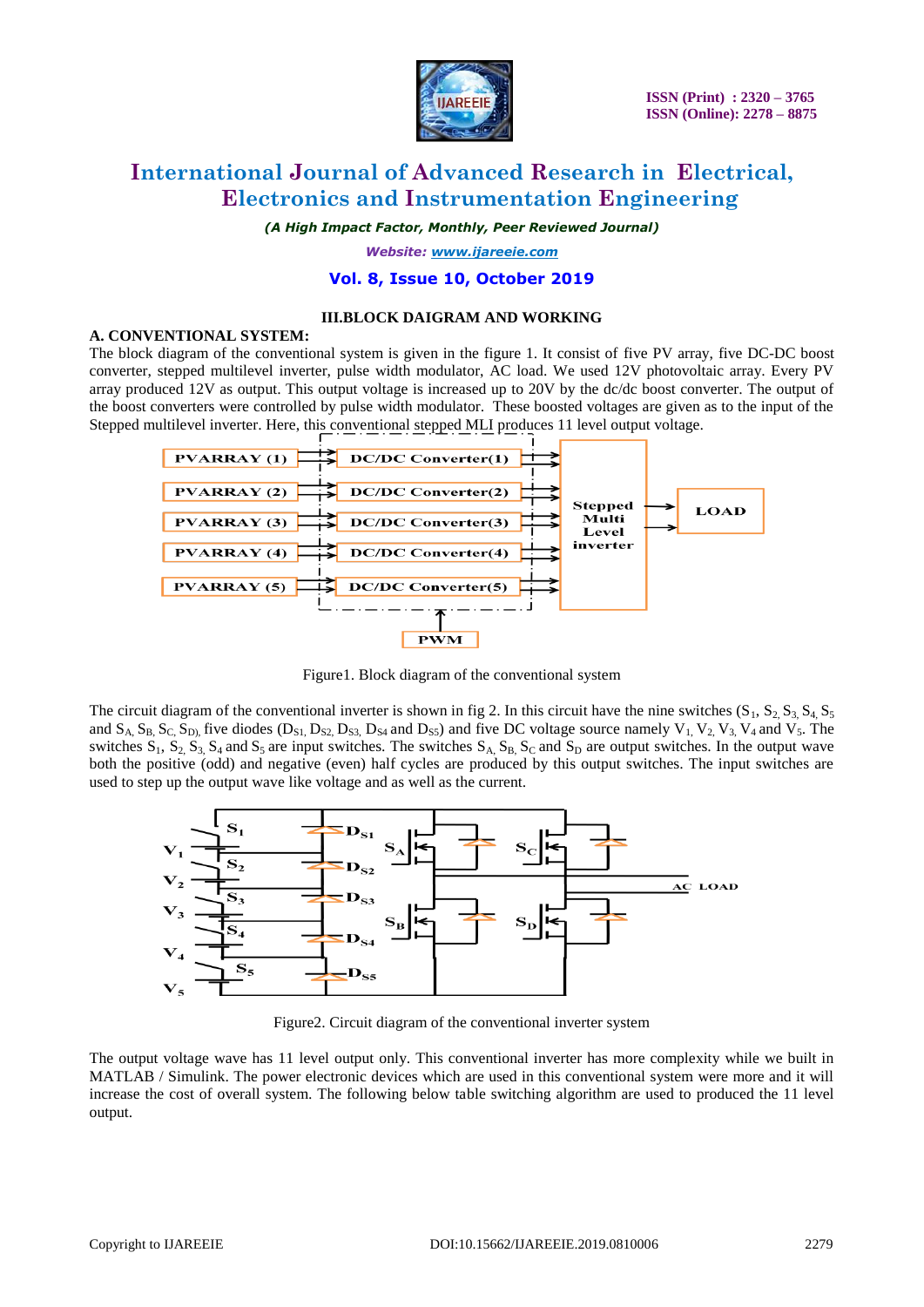

*(A High Impact Factor, Monthly, Peer Reviewed Journal)*

*Website: [www.ijareeie.com](http://www.ijareeie.com/)* **Vol. 8, Issue 10, October 2019**

| Switches to be turned ON | <b>Diode in conduction</b><br>DS1, DS2, DS3, DS4, DS5 |  |
|--------------------------|-------------------------------------------------------|--|
| Nil.                     |                                                       |  |
| S5                       | DS1, DS2, DS3 DS4                                     |  |
| S4.S5                    | DS1.DS2.DS3                                           |  |
| \$3,84,85                | DS1.DS2                                               |  |
| \$2, \$3, \$4, \$5       | DS1                                                   |  |
| S1.S2.S3.S4.S5           | Nil                                                   |  |
|                          |                                                       |  |

Table1. Operation of the conventional inverter system

The eleven level output is produced by eleven mode of operation for both positive and negative half cycles. In positive half cycle the output switches  $S_1$  and  $S_4$  are in ON condition. Similarly the negative half cycle the output switches  $S_2$ and  $S_3$  are in ON condition. The five modes of operations explained in following below table1.

### **B. PROPOSED SYSTEM:**

The block diagram of the proposed system shown in figure3. It comprises of PV array (4), Stepped MLI, AC load, firing pulse generator. Here, the four PV arrays produce output voltages 6V, 12V, 24V, 48V respectively. The stepped MLI is used to produce stepped output voltage and current. The firing pulse generator is used to produce thirty one level output.



Figure3. Schematic diagram of the proposed system

The circuit diagram of the proposed inverter is shown in fig 4. In this circuit have only eight switches ( $S_A$ ,  $S_B$ ,  $S_C$ ,  $S_D$ ) and  $S_1$ ,  $S_2$ ,  $S_3$ ,  $S_4$ ) four diodes ( $D_1$ ,  $D_2$ ,  $D_3$  and  $D_4$ ) and four DC voltage source namely  $V_1$ ,  $V_2$ ,  $V_3$  and  $V_4$ . The switches  $S_A$ ,  $S_B$ ,  $S_C$  and  $S_D$  are input switches. The switches  $S_1$ ,  $S_2$ ,  $S_3$  and  $S_4$  are output switches. In the output wave both the positive (odd) and negative (even) half cycles are produced by this output switches. The input switches are used to step up the output wave like voltage and as well as the current. The output voltage wave produces step level up to 31 levels. In positive half cycle the output switches  $S_1$  and  $S_4$  are in ON condition. Similarly the negative half cycle the output switches  $S_2$  and  $S_3$  are in ON condition.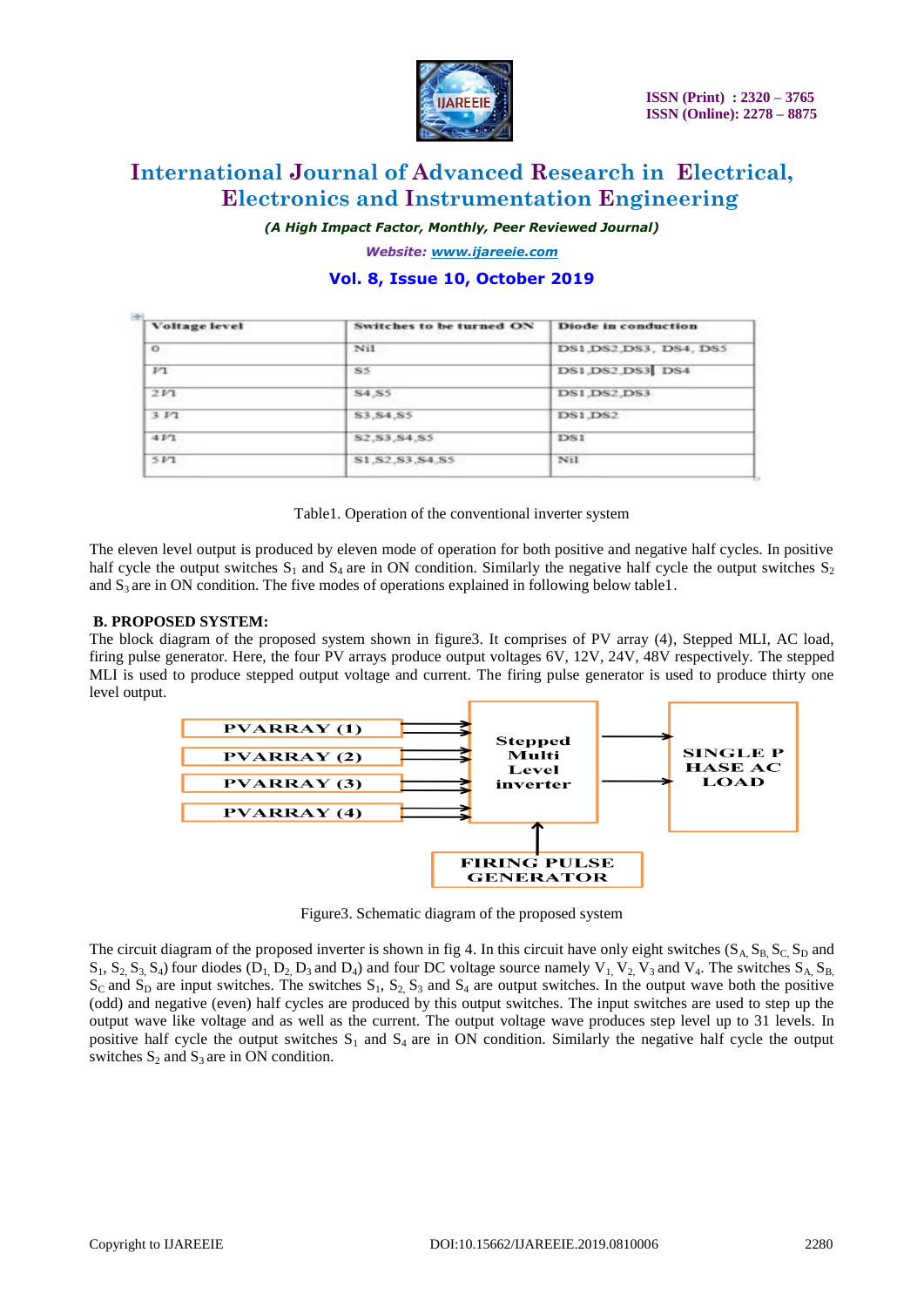

*(A High Impact Factor, Monthly, Peer Reviewed Journal)*

*Website: [www.ijareeie.com](http://www.ijareeie.com/)* **Vol. 8, Issue 10, October 2019**



Figure4. Circuit diagram of the proposed inverter system

**Mode 1:** In this mode of operation, the switch SA is in on state and the rest of the switches are in off-state At this point, inverter output voltage is equal to V1 i.e., 6V. **Mode 2:** In this mode of operation the switch SB is in on state, therefore D1 is forward bias and the remaining diodes are reverse biased, hence the voltage path is through D1 At this point, inverter output voltage is 12V. **Mode 3:** During this mode of operation SA and SB switches are turned on. At this particular mode, V1 and V2 voltages are added, the output voltage across the inverter will be 18V. **Mode 4:** During this mode of operation the switch SC is closed and the voltage path is through forward biased D1 and D2 diodes. The output voltage of the inverter will be 24V. **Mode 5:** The switches SA and SC are closed, in this Situation the diode D2 is forward biased and the rest of the diodes are reverse biased. The output voltage across the inverter will be 30V. **Mode 6:** In this mode of operation, Both the voltages V2 and V3 are added to obtain an output voltage of 36V across the inverter. **Mode 7:** During this mode of operation, switches SA, SB and SC are closed such that the voltage V1, V2 and V3 are added to give a total voltage of 42V as the output of the inverter. **Mode 8:** The switch SD is in on-state, in this situation D1, D2 and D3 diodes are forward biased. Therefore output voltage across the inverter will be 48V. **Mode 9:** During this mode of operation, the switch SA and SD are in on-state. The diodes D2 and D3 are forward biased, therefore the voltages V1 and V4 are accumulated to obtain a voltage of 54V across the inverter. **Mode 10:** In this mode of operation, switches SB and SD are closed, as the diode D3 is forward biased both the voltage V2 and V4 are added and hence the output voltage of the inverter is 60V. **Mode 11:** The switches SA, SB and SD are closed. Due to this switching sequence, D3 diode gets forward bias and hence all the three voltages V1, V2 and V4 are added to get a 66V output voltage across the inverter. **Mode 12:** In this mode of operation, the switch SC and SD are in on-state. Therefore this switching phenomenon results in inverter output voltage as 72V. The voltage path is through D1 and D2 diodes, which are forward biased. **Mode 13:** During this mode of operation, the switches SA, SC and SD are closed. As the D2 diode gets forward bias all the three voltages are added. In this situation output voltage of the inverter will be 78V. **Mode 14:** The switches SB, SC and SD are closed these results forward bias of the diode D1. As the switches SB, SC and SD are in on-state, the output voltage of the inverter will be 84V. **Mode 15:** In this mode of operation all the four switches are closed. The final output voltage of the inverter will be 90V.

### **IV. RESULT AND DISCUSSION**

Fig 5(a) shows the switching states of the proposed MLI. From Fig. 5(b), it is clear that the output voltage of the MLI has thirty-one levels and current in Fig. 5(c) is sinusoidal, such that MLI feeds utility in phase. Similarly, the voltage THD are depicted in Fig. (d) from the figure THD values are voltage is 14.65% . level inverter produced thirty one levels in the output voltage and current, which resembles sinusoidal waveform.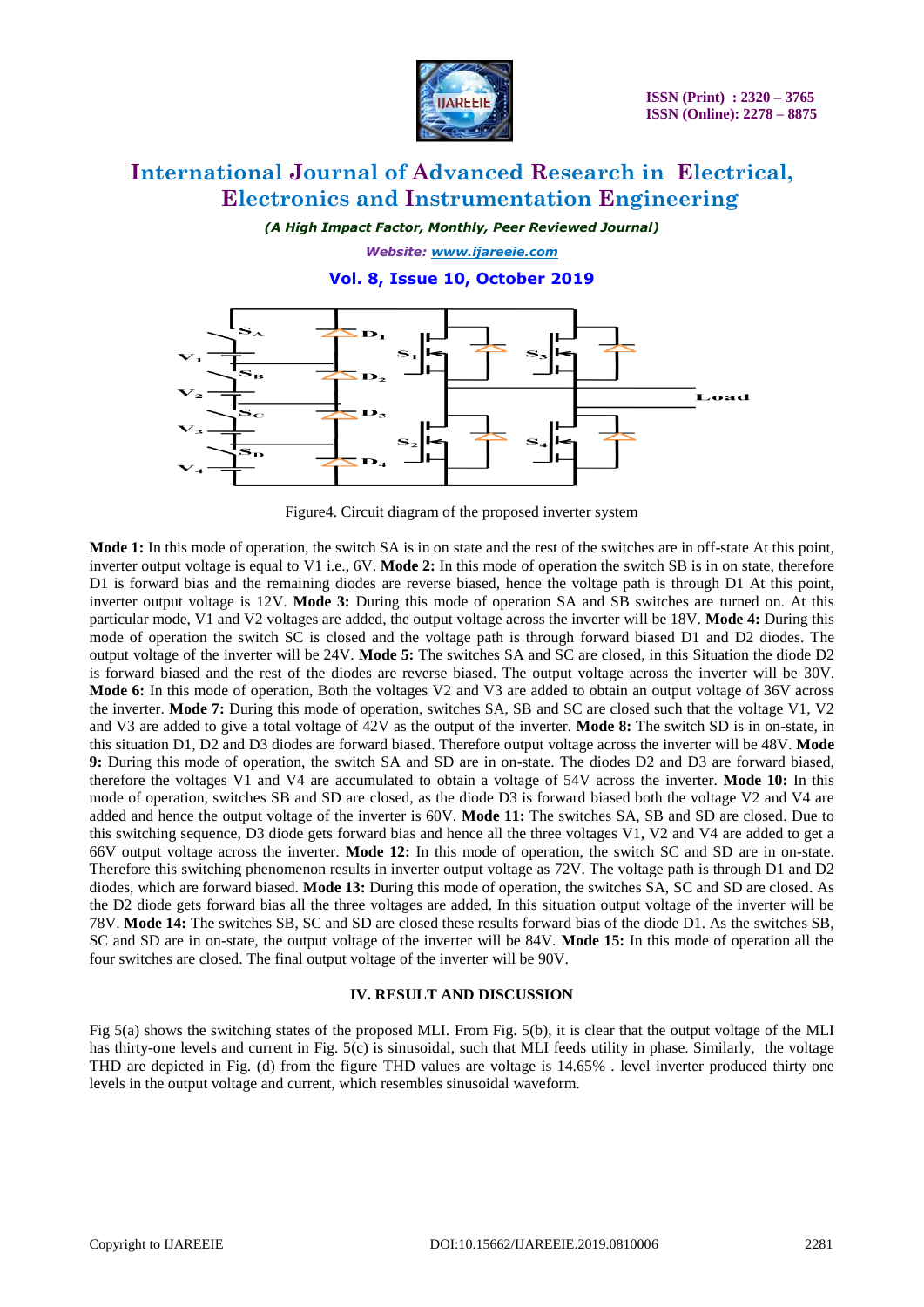

*(A High Impact Factor, Monthly, Peer Reviewed Journal) Website: [www.ijareeie.com](http://www.ijareeie.com/)*

# **Vol. 8, Issue 10, October 2019**

## **1. SWITCHING STATES OF PROPOSED MLI:**



**Fig 5(a)** Switching States of proposed MLI

The switching states of the novel thirty one level photo voltaic inverter is shown in fig 5(a). This waveform was plotted between voltage and time period.



# **2. NOVEL MULTI LEVEL INVERTER OUTPUT VOLTAGE:**

**Fig 5(b)** Novel Multi Level Inverter Output Voltage

The output voltage of the novel thirty one level photo voltaic inverter is shown in fig 5(b). This waveform was plotted between voltage and time period. From the above diagram we can understand the novel MLI produced up to 90V.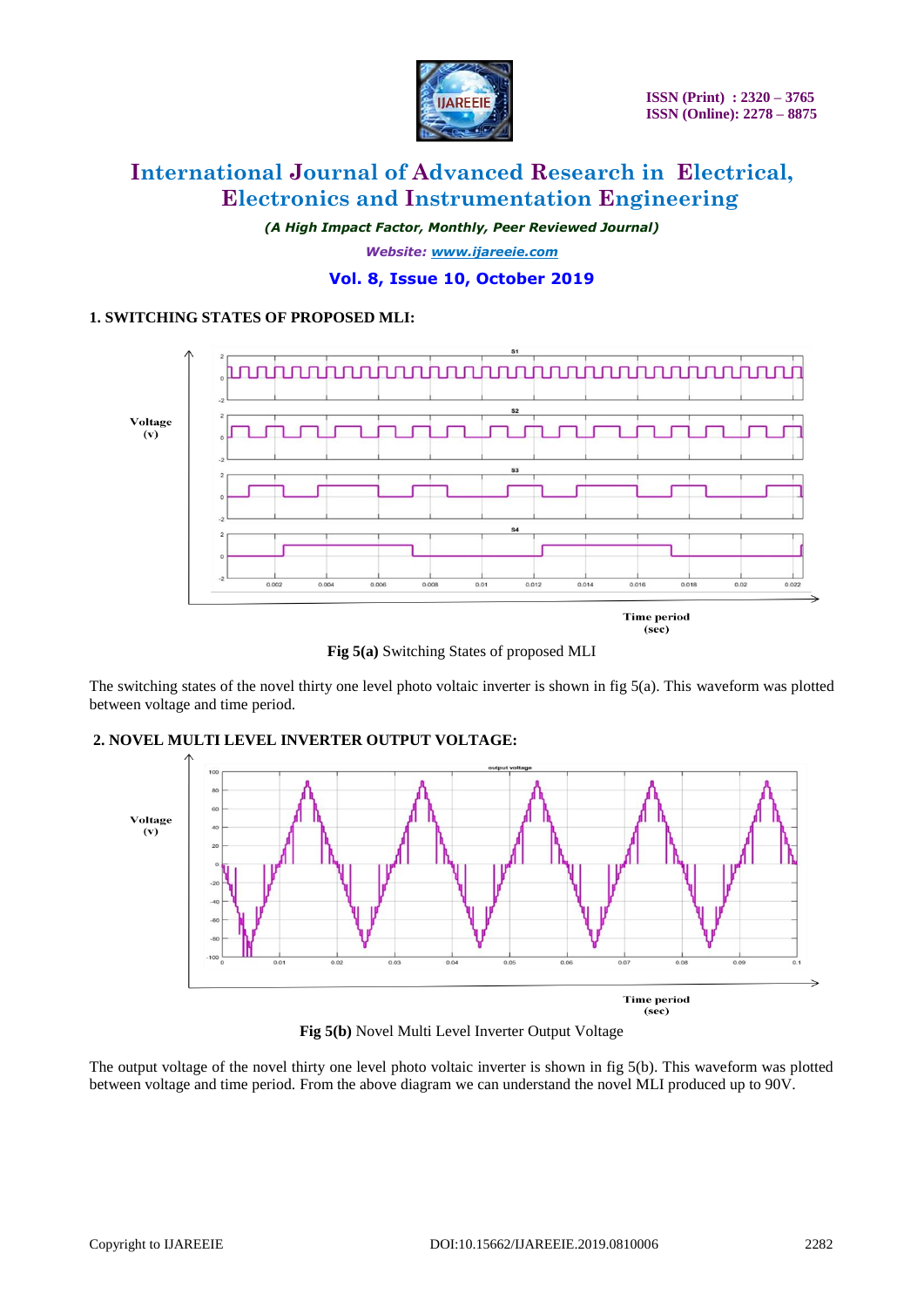

*(A High Impact Factor, Monthly, Peer Reviewed Journal) Website: [www.ijareeie.com](http://www.ijareeie.com/)* **Vol. 8, Issue 10, October 2019**

### **3. NOVEL MULTI LEVEL INVERTER OUTPUT CURRENT:**



**Fig 5(c)** Novel Multi Level Inverter Output Current

The output current of the novel thirty one level photo voltaic inverter is shown in fig  $5(c)$ . This waveform was plotted between current and time period.

# **4. TOTAL HARMONIC DISTORTION:**





The total harmonic distortion of the output voltage of novel thirty one level photo voltaic inverter is shown in fig 5(d). This waveform was plotted between fundamental magnitude and frequency. The THD value is 14.65 %.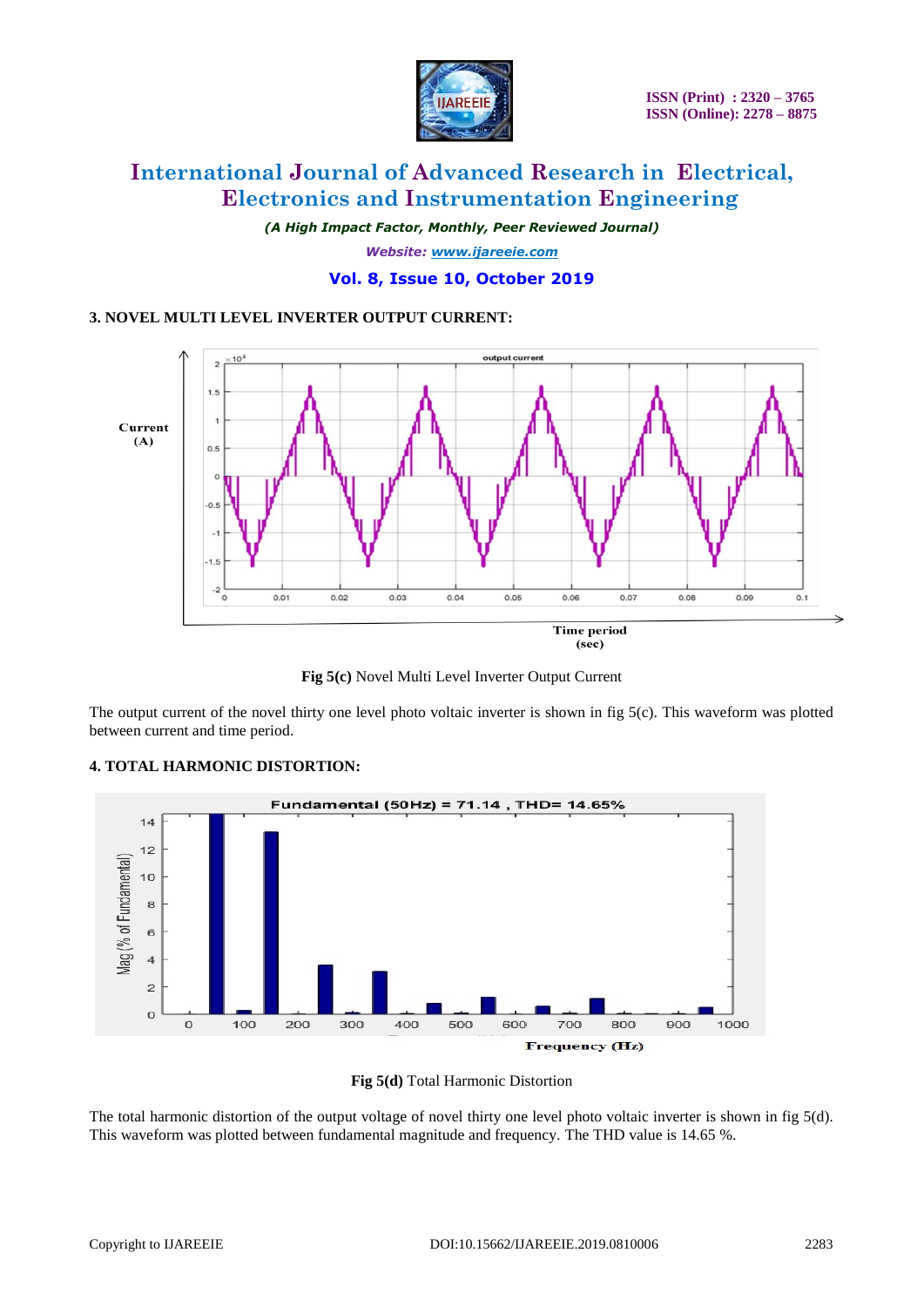

*(A High Impact Factor, Monthly, Peer Reviewed Journal)*

*Website: [www.ijareeie.com](http://www.ijareeie.com/)*

### **Vol. 8, Issue 10, October 2019**

### **V.COMPARATIVE ANALYSIS**

The comparative analysis of the conventional inverter and proposed inverter is shown in table 3. In this comparative analysis the conventional and proposed system components and parameter was included.

| S.NO             | <b>PARAMETERS</b>                       | <b>CONVENTIONAL SYSTEM</b> |                     | PROPOSED SYSTEM  |                 |
|------------------|-----------------------------------------|----------------------------|---------------------|------------------|-----------------|
|                  |                                         | <b>CONVERTER</b>           | <b>INVERTER</b>     | <b>CONVERTER</b> | <b>INVERTER</b> |
| 1.               | <b>No of Devices</b>                    | 5                          | 1                   | 1                |                 |
| $\overline{2}$ . | <b>Switches</b>                         | 5                          | 9                   | $\overline{2}$   | 8               |
| 3.               | No of Dc<br><b>Voltage Source</b>       | 5                          | 5                   | 1                | 4               |
| 4.               | <b>Diodes</b>                           | 5                          | 5                   | $\mathbf{2}$     | 4               |
| 5.               | <b>Inductor</b>                         | 5                          |                     | 1                |                 |
| 6.               | Capacitor                               | 5                          |                     | 1                |                 |
| 7.               | <b>Input Voltage</b>                    | <b>12V</b>                 | 20V,20V,20V,20V,20V | 40               | 6V,12V,18V,24V  |
| 8.               | <b>Inverter</b><br><b>Voltage Level</b> |                            | 11                  |                  | 31              |
| 9.               | <b>Output Voltage</b><br>of each device | 20V                        | 100V                | 6V,12V,18V,24V   | 90 <sub>V</sub> |

Table 3 Comparative Analyses

The above table the following parameters number of devices and switches, number of voltage sources, diodes, inductor, capacitor, input voltage, inverter voltage level, the output voltage of each device is include.

### **VI.CONCLUSION**

The performance evaluation of the novel multi level inverter is done in this project. The conventional Inverter system produces only 9 level output for using one H-bridge inverter and 4 DC voltage source. We produce the 31 level output voltage by modifying the switching schemes of the same MLI. Thus the cost of the system is reduced very well and the total harmonic distortion will be reduced by increasing the voltage level.

### **REFERENCES**

[1] A Simple, Efficient and Novel Standalone Photovoltaic Inverter Configuration with Reduced Harmonic Distortion Muralidhar Nayak Bhukya1, Member, IEEE, Venkata Reddy Kota2, Senior Member, IEEE, Depuru Shobha Rani1, Member, IEEE.

[2] A new general topology for cascaded multilevel inverters with reduced number of components based on developed H-bridge E. Babaei, S. Alilu, and S. Laali, IEEE Trans. Ind. Electron., vol. 61, no. 8, pp. 3932–3939, Aug. 2014.

[3] Novel High Gain, High Efficiency DC–DC Converter Suitable for Solar PV Module Integration With Three-PhaseGrid Tied nverters Moumita Das ,Monidipa Pal, and Vivek Agarwal, IEEE,2019.

[4] Transformer-Less Grid Feeding Current Source Inverter for Solar Photovoltaic System Sandeep Anand, Saikrishna Kashyap Gundlapalli, and B. G. Fernandes, Member, IEEE , 2014.

[5] A single-phase multilevel inverter using switched series/parallel DC voltage sources Y. Hinago and H. Koizumi.IEEE Trans. Ind. Electron., vol.